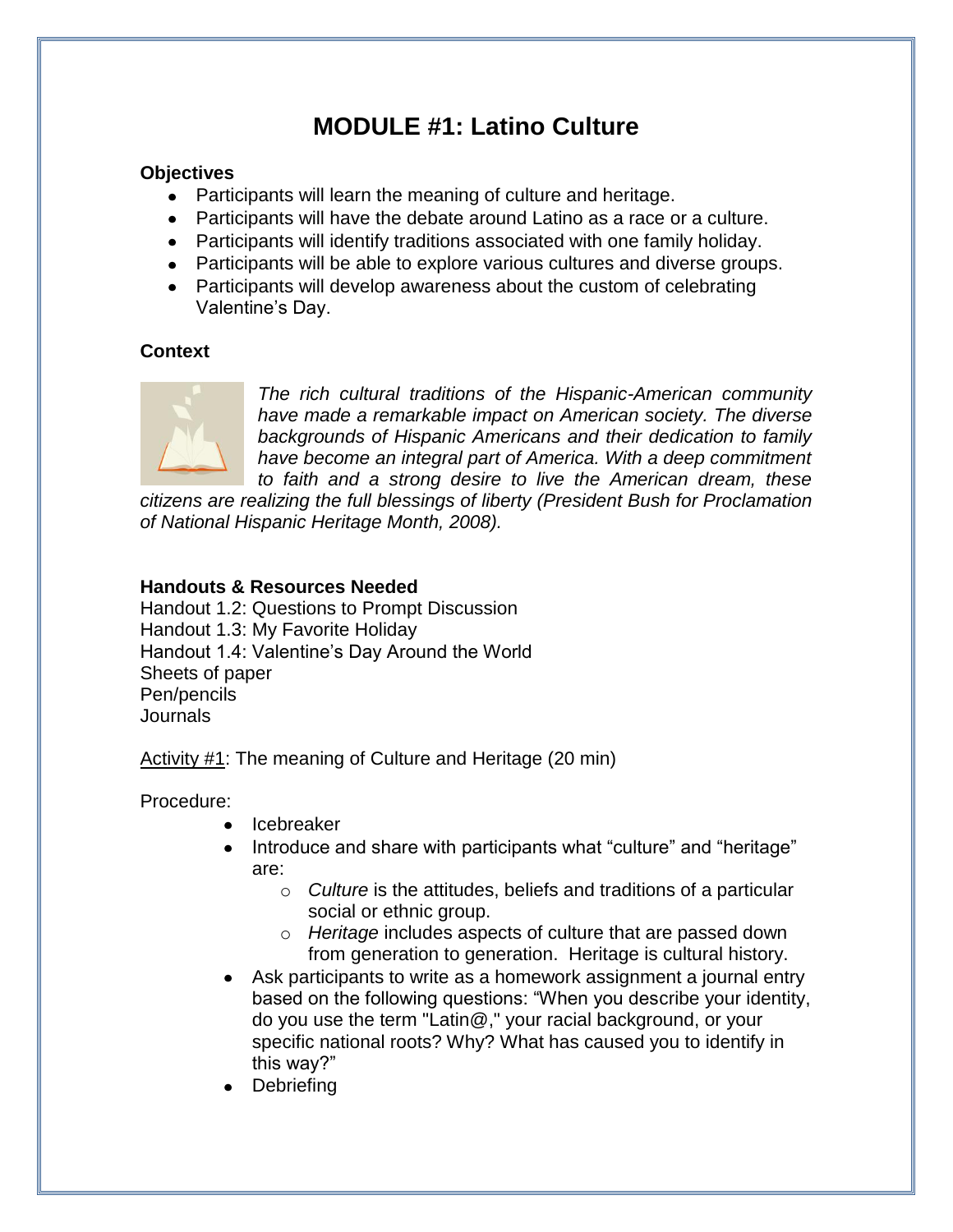Activity #2: Latino Race or Culture (30 min)

#### Procedure:

- Icebreaker  $\bullet$
- Explain to participants that having an understanding of the meaning of race and culture will allow them to understand why and how racism stems. Engage in debate on whether Latino is a race or a culture. Remind participants to think creatively and critically. Look up the meaning of "race" in the dictionary. (Refer to Handout 1.2: Questions to Prompt Discussion).
- $\bullet$  If the group is larger than 10, divide into smaller groups. Have each group discuss Handout 1.2.
- Once discussion has taken place, tell participants that the concept of race is controversial because it consists of the grouping of people into a single category because of their [skin color,](http://en.wikipedia.org/wiki/Skin_color) [facial](http://en.wikipedia.org/wiki/Face)  [features](http://en.wikipedia.org/wiki/Face) and [hair texture](http://en.wikipedia.org/wiki/Hair) and language. Provide an example, of how these qualities are linked to the climate from where we come from; people's physical qualities varied from city to city, country to country and continent to continent. Thus, many view "race" as nonexistent, and as a social construct applied to human beings for social, economic and political reasons. Explaine that the term "Hispanic" is used by the U.S. Bureau of the Census to count those who come from Spanish-speaking countries.
- Debriefing

#### Activity #3: My Favorite Holiday (55 min)

#### Procedure:

- Icebreaker  $\bullet$
- Explain that just like in the Latino/Hispanic culture; people of other cultures even other Spanish speaking countries, celebrate holidays like Christmas in a very special way. In this activity, participants will have an opportunity to learn about how other peers celebrate certain occasions and learn about their culture.
- Have participants form small mixed groups of 3-4, and have each  $\bullet$ student complete Handout 1.3: My Favorite Holiday. Assist participants by asking the following questions, and ask them to follow along:
	- o Does your family celebrate a special holiday?
	- o When? What is it?
	- o What certain foods do you eat at that holiday?
	- o What songs do you sing or music do you play?
	- o Do you decorate your house?
	- o What other special things do you do?
	- o Do you dress differently?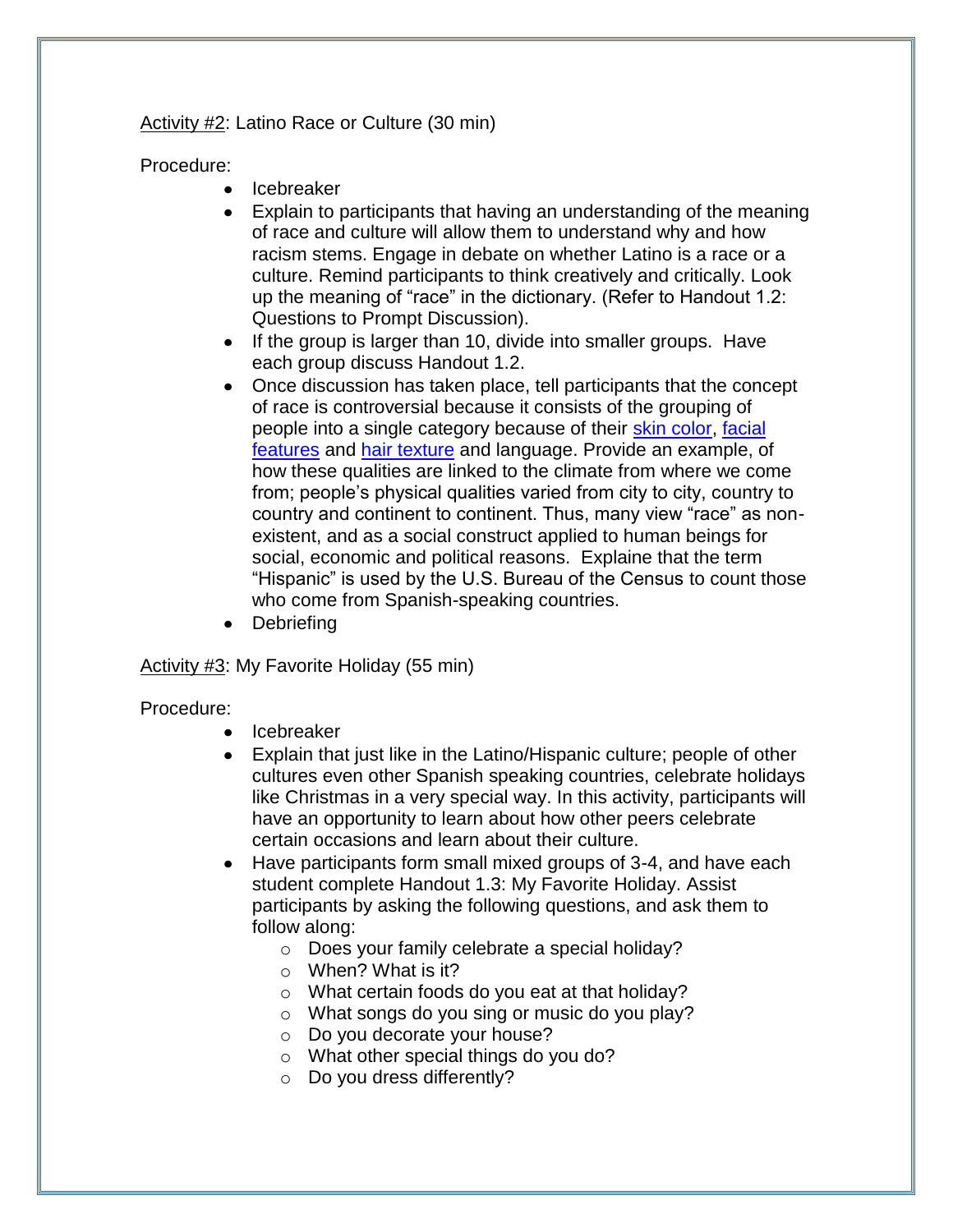- Have students within their groups compare their similarities and  $\bullet$ differences. List all the holidays on the board. Have a spokesperson from each group share the information of his or her group. Make sure to convey that respecting others' cultural differences is very important as well a showing appreciation for diversity. Add that cultural competent leaders have the ability to interact effectively and show understanding and respect for other people's differences.
- **Debriefing**

Activity #4: Valentine's Day Around the World (30 min)

Procedure:

- Icebreaker
- The facilitator should begin by asking participants if they celebrate Valentine's Day. Tell them that during this activity they will learn about how other countries celebrate this special occasion. Read and discuss Handout 1.4: Valentine's Day Around the World.
- Have students discuss ways their family and culture celebrate Valentine's Day.
- Have the students make Valentine cards. Search the Internet for further instructions on how to make a Valentine card. Visit, for example: [http://familyfun.go.com/arts](http://familyfun.go.com/arts-andcrafts/season/specialfeature/valentines_cards_ms/)[andcrafts/season/specialfeature/valentines\\_cards\\_ms/](http://familyfun.go.com/arts-andcrafts/season/specialfeature/valentines_cards_ms/)
- Debriefing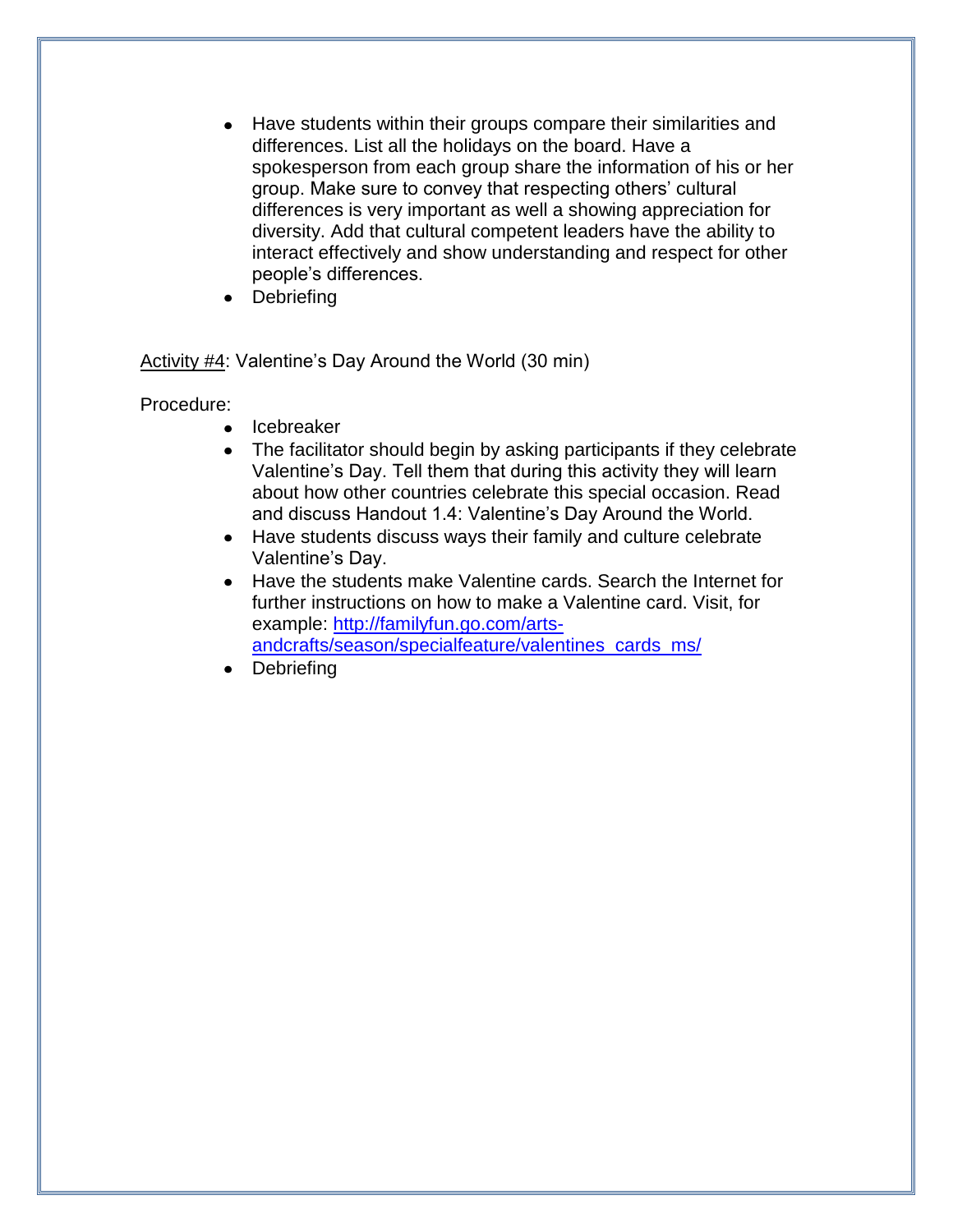#### Handout 1.2

# **Questions to Prompt Discussion**

- 1. Is "Latino a race or a culture? Do all Latinos have the same race/same culture?
- 2. Is it possible to have no culture?
- 3. How do you describe yourself in terms of race and ethnicity?
- 4. What persons, events, or experiences have shaped how you define "Latino and your own identity?
- 5. Why does the stereotypical image exist of a Latinos a brown-skinned and Spanish-speaking exists?
- 6. Is it sufficient to say we are the "Mestizo" race? What does this mean for the upper class, white Latinos who may not be mixed or Indigenous Latinos? Is there a history of rape and slavery of various groups within *latinidad?*
- 7. Why do many Latinos value lighter skin and straighter hair more?
- 8. Is it your choice to straighten or to perm your hair?
- 9. Do we choose to highlight certain cultural parts of our mixed race identity over others?
- 10. Is the U.S. Africa American experience the same for Latino/Hispanic and Afro Caribbean Americans today? Can you say that the experience of being Black is the same despite different cultures and history?
- 11. What is the difference between Hispanic and Latino?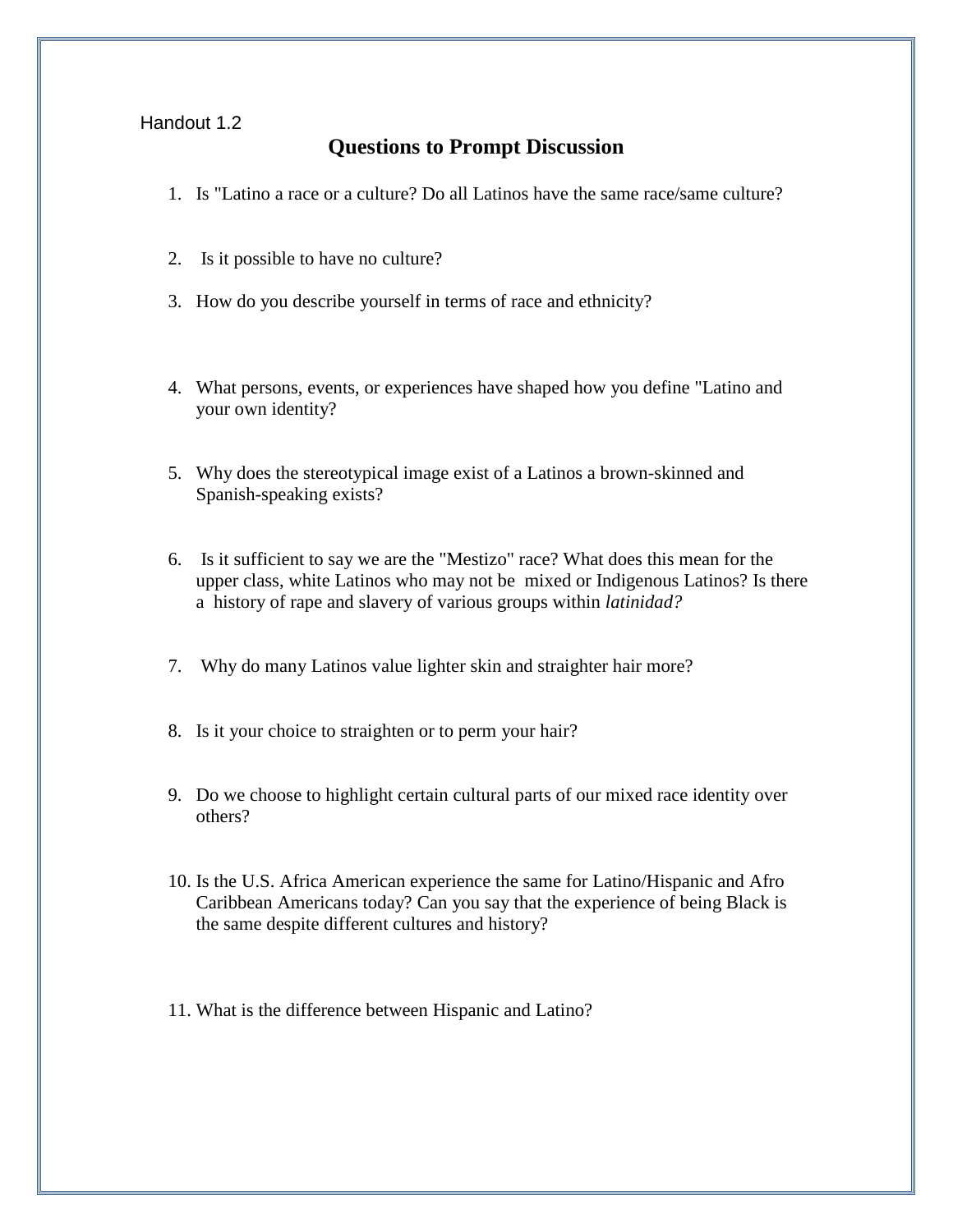Handout 1.3

# My Favorite Holiday

Does your family celebrate a special holiday?

When? What is it?

What certain foods do you eat at that holiday?

What songs do you sing or music do you play?

Do you decorate your house?

What other special things do you do?

Do you dress differently?